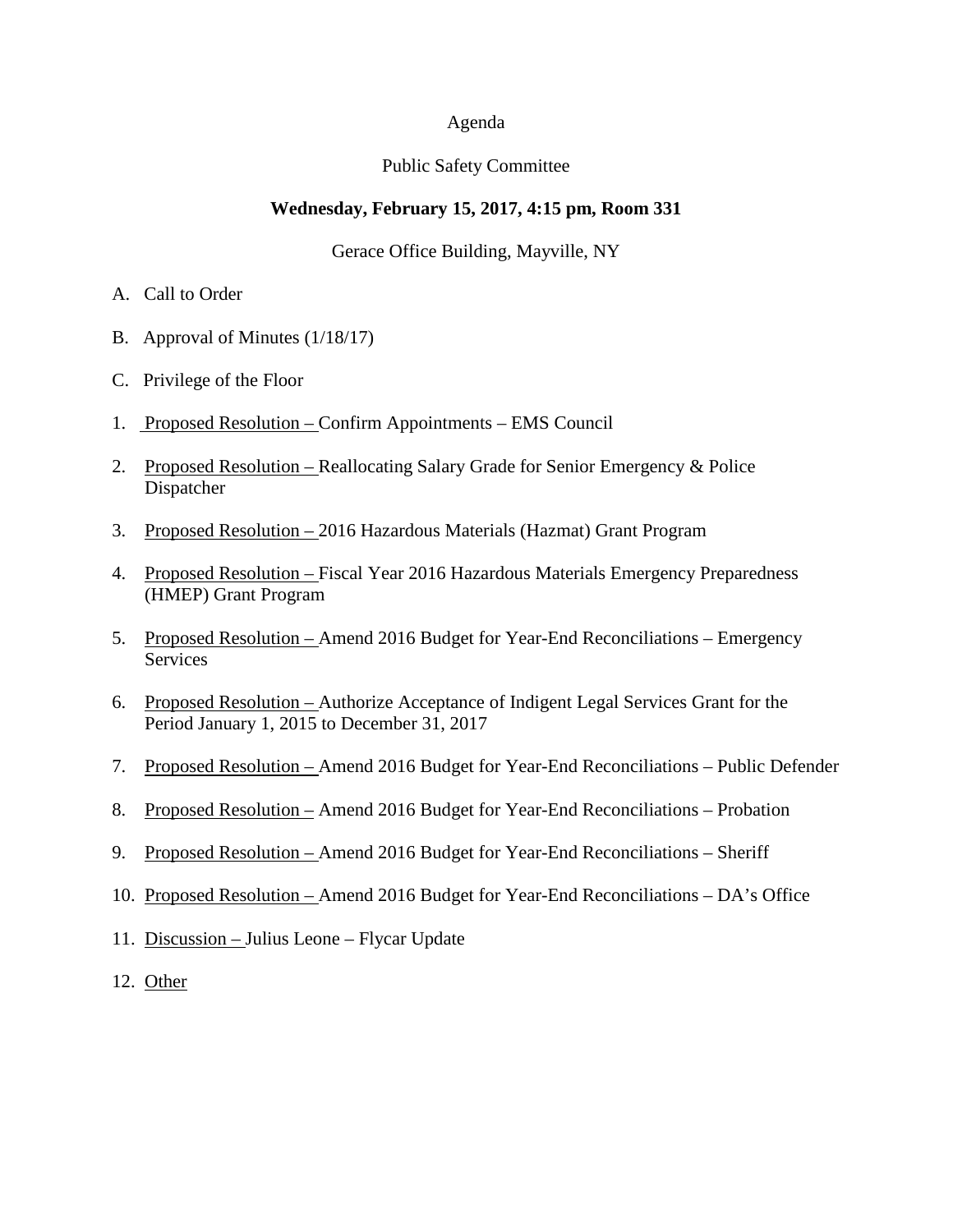**TITLE:** Confirm Appointments Emergency Medical Services Council

**BY:** Public Safety Committee:

**AT THE REQUEST OF:** County Executive Vincent W. Horrigan:

WHEREAS, Vincent W. Horrigan, County Executive, has submitted the following appointments for action by the Chautauqua County Legislature, therefore be it

RESOLVED, That the Chautauqua County Legislature does hereby confirm the following appointments to the Chautauqua County Emergency Medical Services Council.

# $1<sup>st</sup>$  Battalion  $2<sup>nd</sup>$  Battalion  $4<sup>th</sup>$  Battalion

Teresa Penhollow Robert Crane John Griffith<br>
3435 Bard Rd. 120 Miller St. 3659 Dean So

120 Miller St. 3659 Dean School Rd.<br>Sherman, N.Y. 14781 Falconer, N.Y. 14733 Cassadaga, N.Y. 14718 Sherman, N.Y. 14781 Falconer, N.Y. 14733<br>Term Expires: 1/31/18 Term Expires: 1/31/18 Term Expires: 1/31/18 Term Expires:  $1/31/18$ 

# **\_\_\_\_\_\_\_\_\_\_\_\_\_APPROVED \_\_\_\_\_\_\_\_\_\_\_\_\_VETOES (VETO MESSAGE ATTACHED)**

\_\_\_\_\_\_\_\_\_\_\_\_\_\_\_\_\_\_\_\_\_\_\_\_\_\_\_\_\_\_\_\_\_\_ \_\_\_\_\_\_\_\_\_\_\_\_\_\_ **County Executive Date**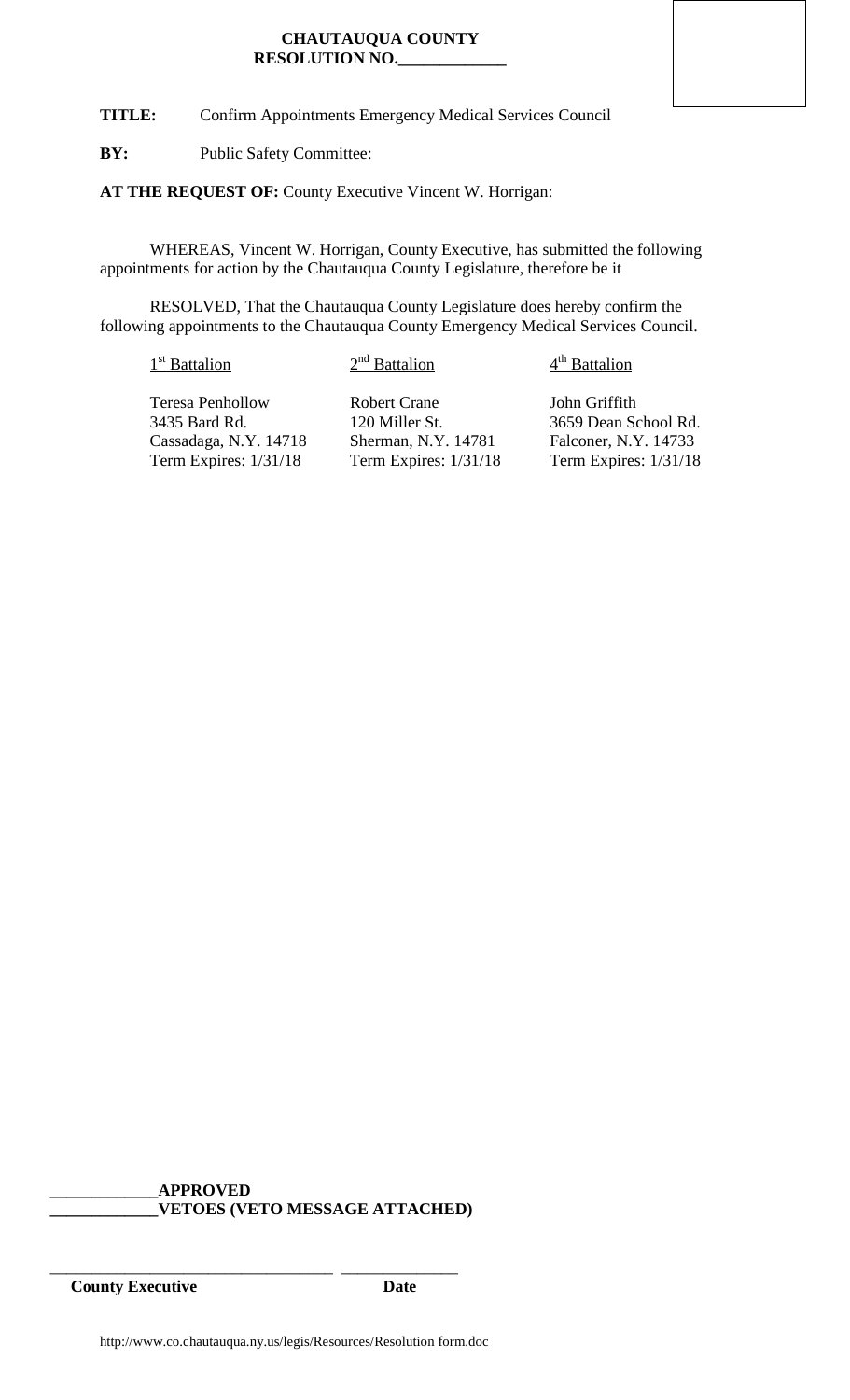**TITLE:** Reallocating Salary Grade for Senior Emergency and Police Dispatcher

BY: Administrative Services, Public Safety and Audit & Control Committees:

**AT THE REQUEST OF:** County Executive Vincent W. Horrigan:

WHEREAS, the Chautauqua County Sheriff requested a review of the Senior Emergency and Police Dispatcher salary grade, and

WHEREAS, the Human Resources staff reviewed the salary grade and duties currently being performed by Senior Emergency and Police Dispatchers and recommended a two (2) grade salary increase, and

WHEREAS, the Reallocation Committee as defined by the CSEA Unit 6323 Collective Bargaining Agreement, comprised of the County Executive, Director of Human Resources and President of CSEA Unit 6323, met and approved the recommended grade change, and

WHEREAS, the title of Senior Emergency and Police Dispatcher is currently at salary grade 15, therefore be it

RESOLVED, That the salary grade for Senior Emergency and Police Dispatcher be set at grade 17 of the CSEA Unit 6323 salary schedule.

2017 CSEA Unit 6323 Salary Schedule

Senior Emergency and Police Dispatcher Grade 17 (\$22.76 - \$30.86 per hour)

(\$47,341 - \$64,189 per year)

Note: Current Grade 15 (\$21.04 - \$28.51 per hour) (\$43,763 - \$59,301 per year)

# **\_\_\_\_\_\_\_\_\_\_\_\_\_APPROVED \_\_\_\_\_\_\_\_\_\_\_\_\_VETOES (VETO MESSAGE ATTACHED)**

**\_\_\_\_\_\_\_\_\_\_\_\_\_\_\_\_\_\_\_\_\_\_\_\_\_\_\_\_\_\_\_\_\_\_\_\_ \_\_\_\_\_\_\_\_\_\_\_\_\_**

**County Executive Date**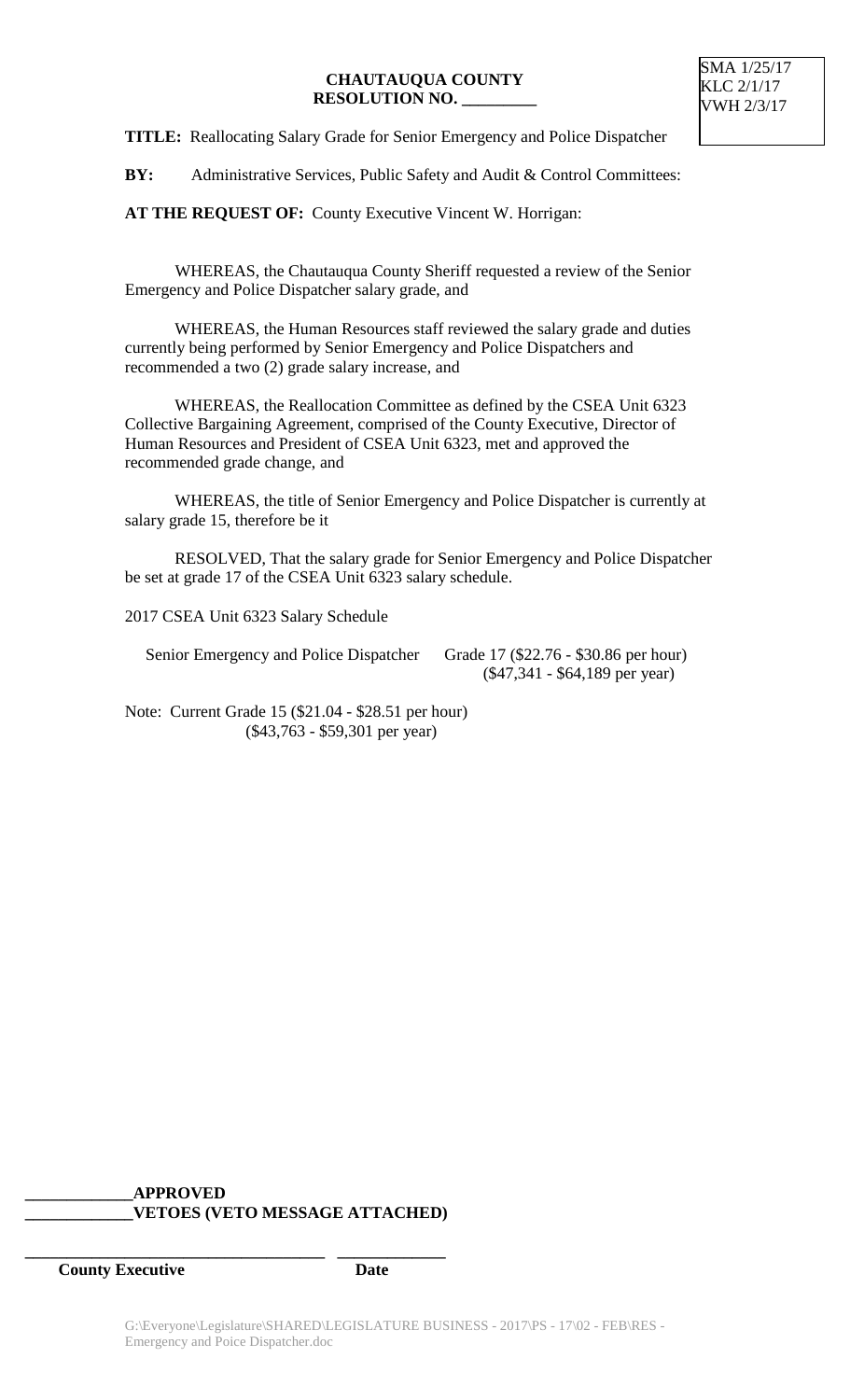

**TITLE:** 2016 Hazardous Materials (Hazmat) Grant Program

`

**BY:** Public Safety and Audit & Control Committees:

**AT THE REQUEST OF:** County Executive Vincent W. Horrigan:

WHEREAS, the Office of Emergency Services was awarded a Regional Partnership Grant in the amount of \$94,000 under the 2016 Hazmat Grant Program which runs from September 1, 2016 through August 31, 2019; and

WHEREAS, the 2016 Hazmat Grant is a Regional Partnership Grant which includes Hazmat teams from the counties of Chautauqua, Cattaraugus, and Allegany, and the Seneca Nation of Indians; and

WHEREAS, Resolution 248-16 authorized the County Executive to sign and accept the Homeland Security HazMat Grant Program, now therefore be it

RESOLVED, That the Director of Finance is hereby directed to make the following 2017 budgetary changes:

|                                  | INCREASE APPROPRIATION ACCOUNTS:         |          |
|----------------------------------|------------------------------------------|----------|
| $A.3640$ 4                       | Contractual – Hazardous Materials        | \$28,853 |
| $A.3640$ .----.1                 | Personnel Services – Hazardous Materials | \$4,700  |
|                                  |                                          | \$33,553 |
| <b>INCREASE REVENUE ACCOUNT:</b> |                                          |          |
|                                  | Federal Aid – Homeland Security          | \$33,553 |

**\_\_\_\_\_\_\_\_\_\_\_\_\_APPROVED \_\_\_\_\_\_\_\_\_\_\_\_\_VETOES (VETO MESSAGE ATTACHED)**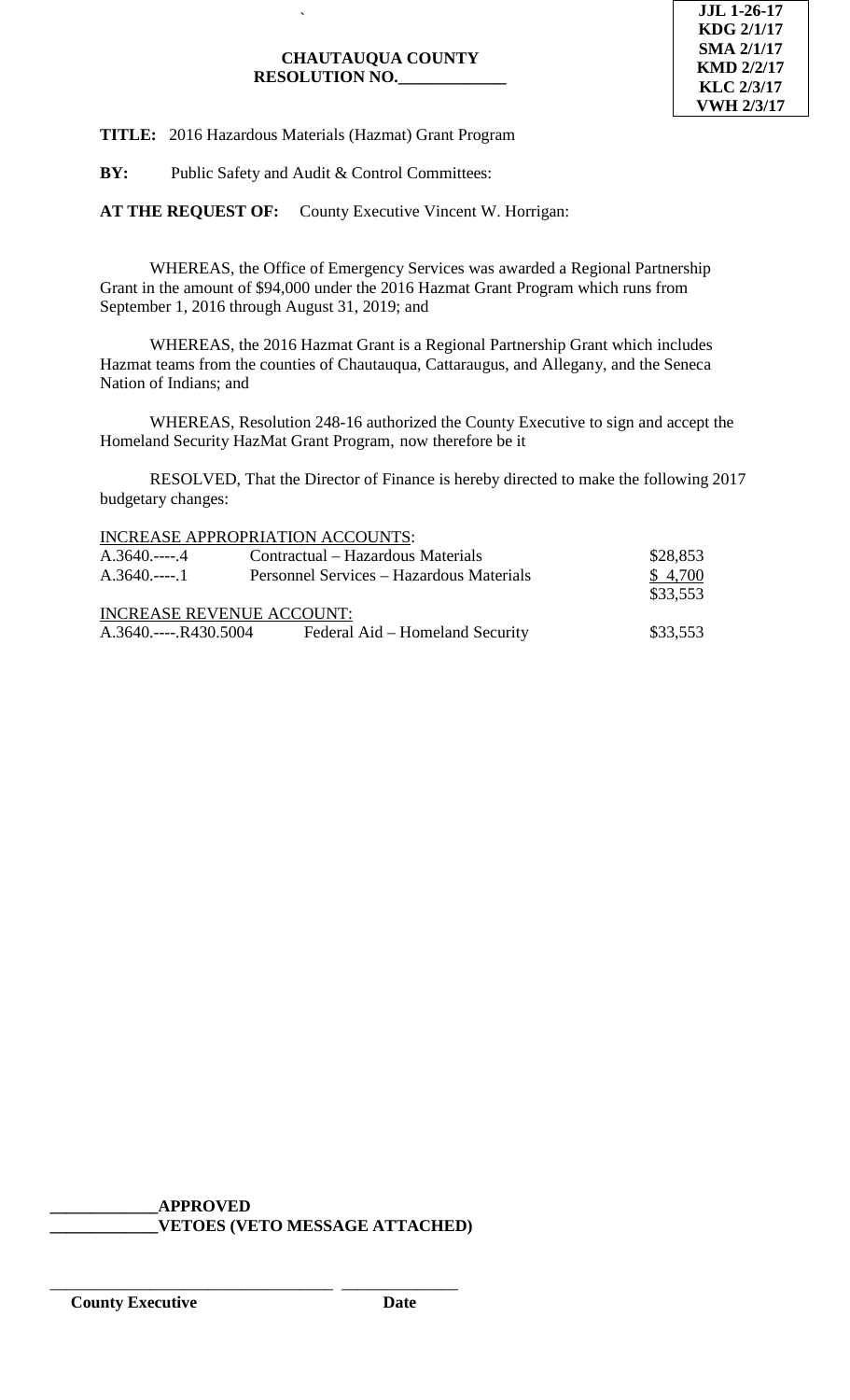# **CHAUTAUQUA COUNTY RESOLUTION NO.\_\_\_\_\_**



**TITLE:** Fiscal Year 2016 Hazardous Materials Emergency Preparedness (HMEP) Grant Program

**BY:** Public Safety and Audit & Control Committees:

**AT THE REQUEST OF:** County Executive Vincent W. Horrigan:

WHEREAS, Chautauqua County and its regional partnership was awarded funds of \$15,516.00 under the FY 2016 Hazardous Material Emergency Preparedness (HMEP) Grant Program, and funding is provided by the U.S. Department of Transportation, Pipeline and Hazardous Materials Safety Administration (PHMSA), and administered by the NYS Division of Homeland Security and Emergency Services (DHSES); and

WHEREAS, the HMEP planning grants are used to develop, improve, and implement emergency plans; determine flow patterns of hazardous materials within a state and between states; and determine the need within a state for regional hazardous materials emergency response teams; and

WHEREAS, the grant period runs from September 30, 2016 through September 30, 2017, and as may be extended; and

WHEREAS, most grant funding will be expended in the 2017 budget year, now therefore be it

RESOLVED, That the County Executive is hereby authorized to execute all necessary agreements to accept the award and subsequent changes to work plans if necessary, and

RESOLVED, That the Director of Finance is hereby directed to make the following 2017 budgetary changes:

| \$15,516 |
|----------|
|          |
|          |
| \$15,516 |
|          |

#### **\_\_\_\_\_\_\_\_\_\_\_\_\_APPROVED \_\_\_\_\_\_\_\_\_\_\_\_\_VETOES (VETO MESSAGE ATTACHED)**

\_\_\_\_\_\_\_\_\_\_\_\_\_\_\_\_\_\_\_\_\_\_\_\_\_\_\_\_\_\_\_\_\_\_ \_\_\_\_\_\_\_\_\_\_\_\_\_\_

**County Executive Date**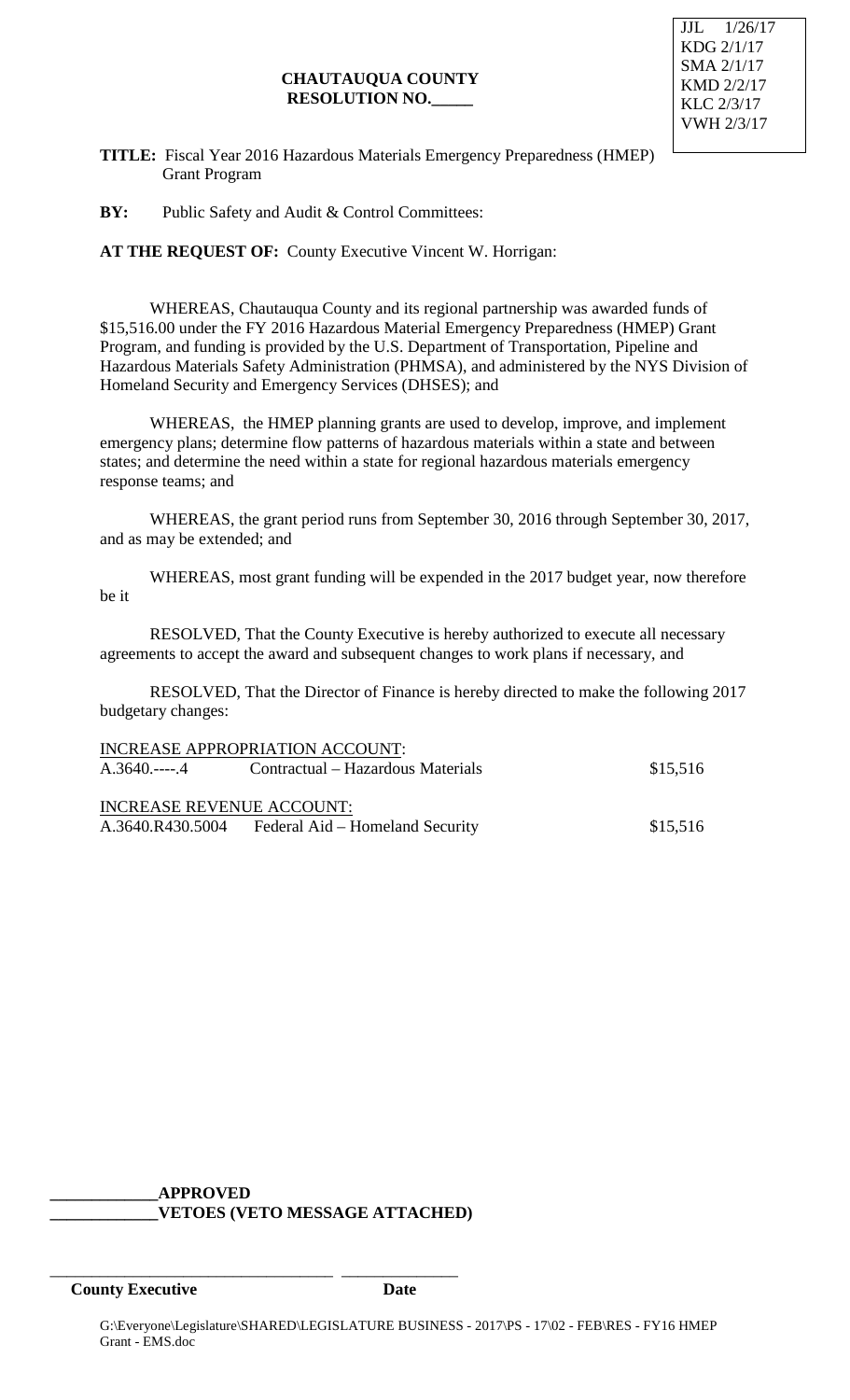

**TITLE:** Amend 2016 Budget for Year End Reconciliations – Emergency Services

**BY:** Public Safety and Audit & Control Committees:

**AT THE REQUEST OF:** County Executive Vincent W. Horrigan:

WHEREAS, some Emergency Services expenses have exceeded initial budgetary estimates, as well as some appropriations have a surplus; therefore be it

RESOLVED, That the Director of Finance is hereby authorized and directed to make the following changes to the 2016 budget:

## INCREASE APPROPRIATION ACCOUNTS:

| $A.3625$ 1             | <b>Personal Services-Technical Rescue Team</b>      | 128<br>S  |
|------------------------|-----------------------------------------------------|-----------|
| $A.3625$ 8             | <b>Employee Benefits-Technical Rescue Team</b>      | 108<br>S  |
| $A.3989$ 1             | Personal Services-Emergency Medical Service         | \$25,720  |
| $A.3989$ 5             | <b>Fixed Contractual-Emergency Medical Services</b> | 925       |
|                        |                                                     | \$26,881  |
|                        |                                                     |           |
|                        | DECREASE APPROPRIATION ACCOUNTS:                    |           |
| $A.3010$ 4             | <b>Contractual-Emergency Services</b>               | \$16,000  |
| $A.3625 - .4$          | <b>Contractual-Technical Rescue Team</b>            | 236<br>S. |
| $A.3640$ 4             | Contractual-Hazardous Materials                     | \$2,445   |
| $\triangle$ 3989 --- 4 | Contractual-Emergency Medical Service               | \$8200    |

A.3989.----.4 Contractual-Emergency Medical Service \$26,881

**\_\_\_\_\_\_\_\_\_\_\_\_\_APPROVED**

\_\_\_\_\_\_\_\_\_\_\_\_\_\_\_\_\_\_\_\_\_\_\_\_\_\_\_\_\_\_\_\_\_\_ \_\_\_\_\_\_\_\_\_\_\_\_\_\_

**\_\_\_\_\_\_\_\_\_\_\_\_\_VETOES (VETO MESSAGE ATTACHED)**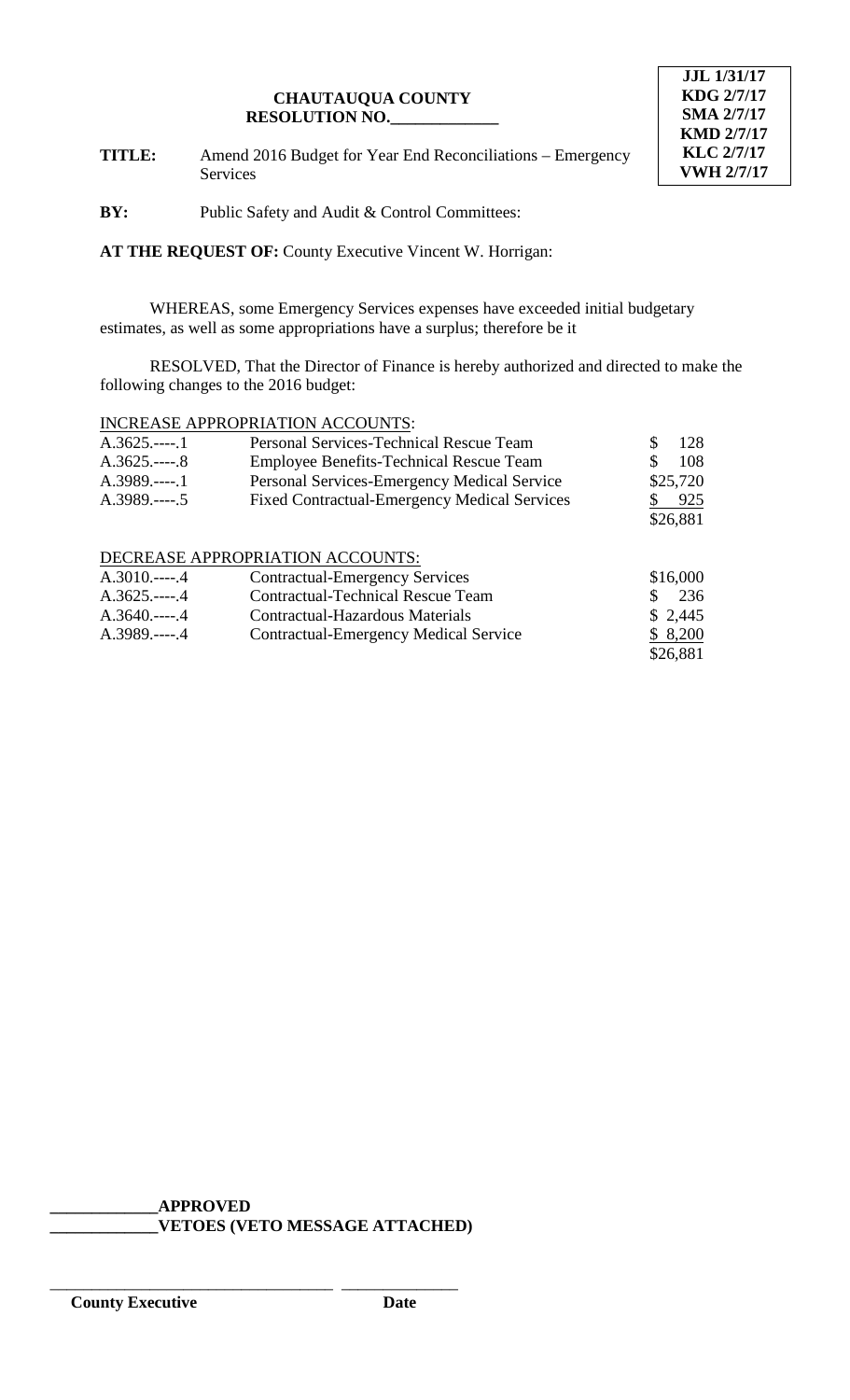**TITLE:** Authorize Acceptance of Indigent Legal Services Grant for the Period January 1, 2015 to December 31, 2017

NLB 1/9/17 ABC 2/1/17 SMA 2/1/17 KMD 2/2/17 KLC 2/3/17 VWH 2/3/17

**BY:** Public Safety and Audit & Control Committees:

**AT THE REQUEST OF:** County Executive Vincent W. Horrigan:

WHEREAS, the Chautauqua County Office of the Public Defender has been awarded a grant by the New York State Office of Indigent Legal Services, with a funding level of \$539,838.00, for the operational period of January 1, 2015 through December 31, 2017; and

WHEREAS, the County of Chautauqua has participated in this program in the past and is desirous of accepting such grant; and

WHEREAS, such project funds will assist the County in providing improved quality of services under Article 18-B of the County Law; therefore be it

RESOLVED, That the County of Chautauqua hereby authorizes and approves the funding application and confirms acceptance of the funding of the grant for New York State Indigent Legal Services for the period of January 1, 2015 through December 31, 2017, in the amount of \$539,838.00, or as amended; and be it further

RESOLVED, That the County Executive be and hereby is authorized to sign any and all contract documents to confirm the application and acceptance and receipt of such grant; and be it further

RESOLVED, That a certified copy of this resolution be forwarded to the New York State Office of Indigent Legal Services.

## **\_\_\_\_\_\_\_\_\_\_\_\_\_APPROVED \_\_\_\_\_\_\_\_\_\_\_\_\_VETOES (VETO MESSAGE ATTACHED)**

**\_\_\_\_\_\_\_\_\_\_\_\_\_\_\_\_\_\_\_\_\_\_\_\_\_\_\_\_\_\_\_\_\_\_\_\_ \_\_\_\_\_\_\_\_\_\_\_\_\_**

**County Executive Date**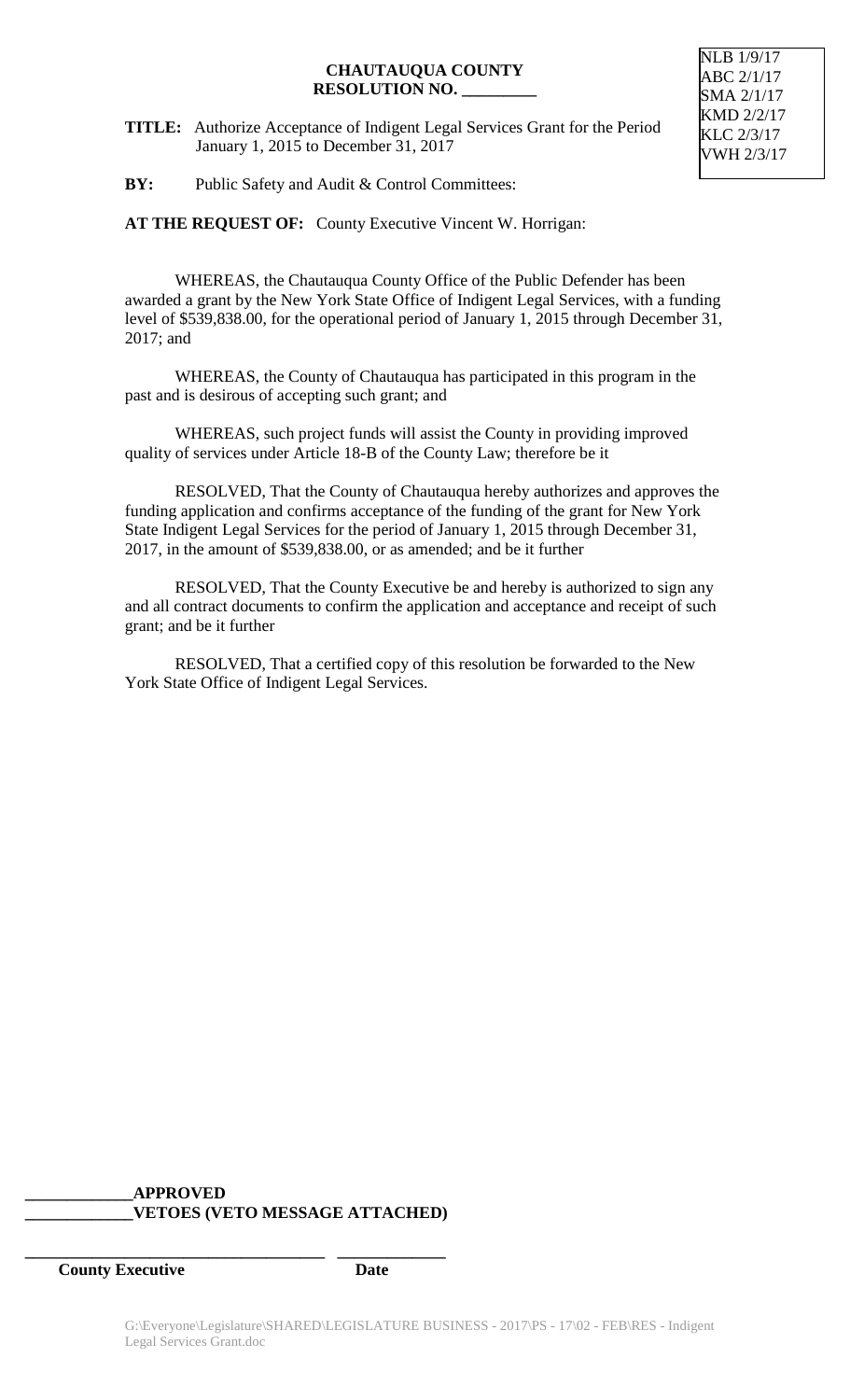

**TITLE:** Amend 2016 Budget for Year End Reconciliations – Public Defender

**BY:** Public Safety and Audit & Control Committees:

**AT THE REQUEST OF:** County Executive Vincent W. Horrigan:

WHEREAS, some Office of the Public Defender department expenses have exceeded initial budgetary estimates, as well as some appropriations have a surplus; and

WHEREAS, the Office of the Public Defender has received revenues in excess of budget; therefore be it

RESOLVED, That the Director of Finance is hereby authorized and directed to make the following changes to the 2016 Budget:

# INCREASE APPROPRIATION ACCOUNTS:

| $A.1170---.4$     | Contractual – Public Defender            |       |   | \$9,667  |
|-------------------|------------------------------------------|-------|---|----------|
| A.1170.1172.1     | Personal Services – Aid To Defense       |       | S |          |
| A.1170.1174.1     | Personal Services – Alt to Incarceration |       | S | 599      |
| A.1170.1174.---.4 | Contractual – Alt to Incarceration       |       |   |          |
|                   |                                          | Total |   | \$10,290 |
|                   |                                          |       |   |          |
|                   | DECREASE APPROPRIATION ACCOUNT:          |       |   |          |
| $A.1170---8$      | Employee Benefits – Public Defender      |       |   | \$10,290 |
|                   |                                          | Total |   | \$10,290 |

**\_\_\_\_\_\_\_\_\_\_\_\_\_APPROVED \_\_\_\_\_\_\_\_\_\_\_\_\_VETOES (VETO MESSAGE ATTACHED)**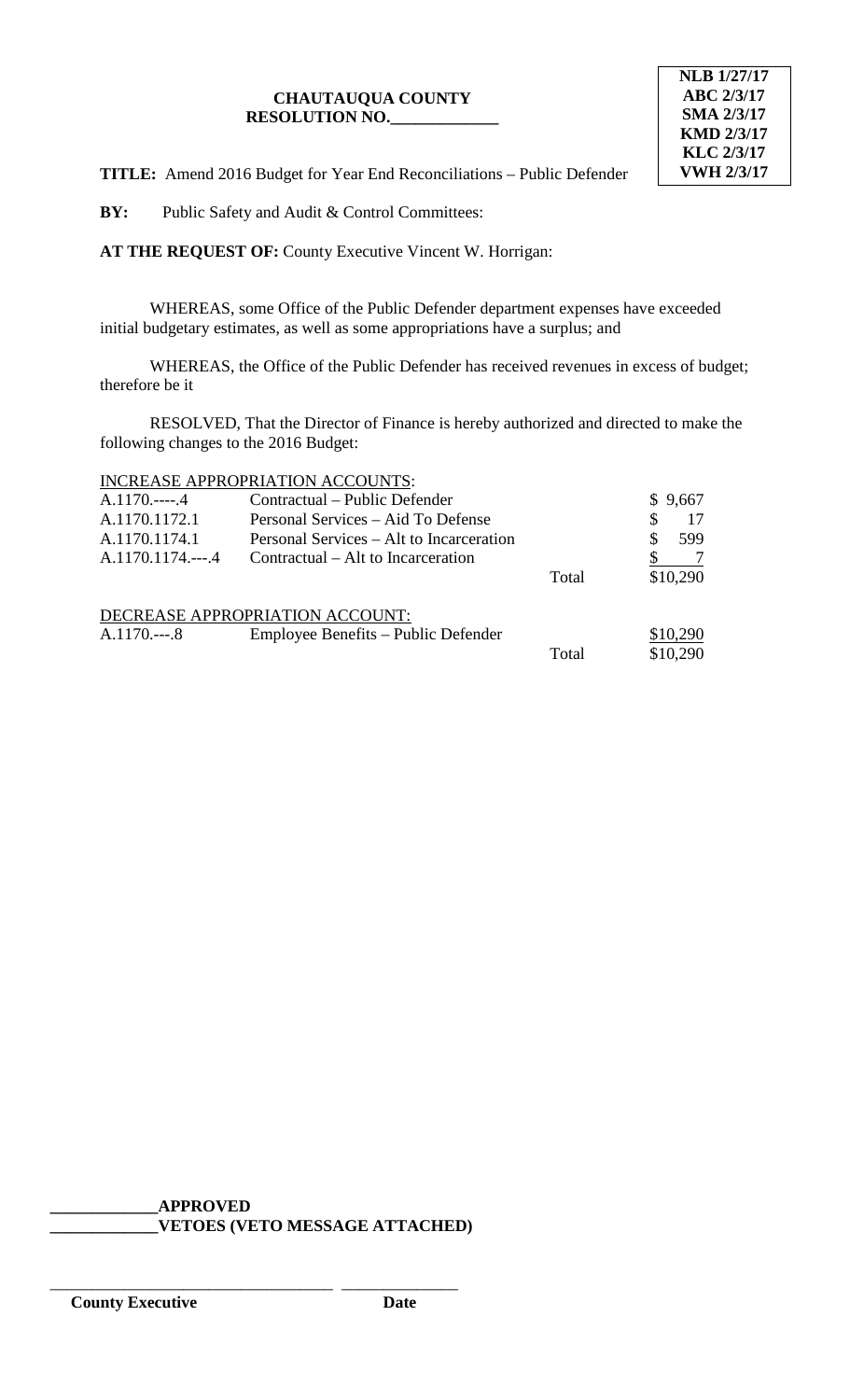

**TITLE:** Amend 2016 Budget for Year End Reconciliations – Probation

**BY:** Public Safety and Audit & Control Committees:

**AT THE REQUEST OF:** County Executive Vincent W. Horrigan:

WHEREAS, some Probation department expenses have exceeded initial budgetary estimates, and some appropriations have a surplus; therefore be it

RESOLVED, That the Director of Finance is hereby authorized and directed to make the following changes to the 2016 budget:

| INCREASE APPROPRIATION ACCOUNT:           |          |
|-------------------------------------------|----------|
| A.3140.----.1 Personal Services—Probation | \$45,094 |
|                                           |          |
| DECREASE APPROPRIATION ACCOUNT:           |          |
|                                           |          |
| A.3140.----.8 Employee Benefits—Probation | \$45,094 |

**\_\_\_\_\_\_\_\_\_\_\_\_\_APPROVED \_\_\_\_\_\_\_\_\_\_\_\_\_VETOES (VETO MESSAGE ATTACHED)**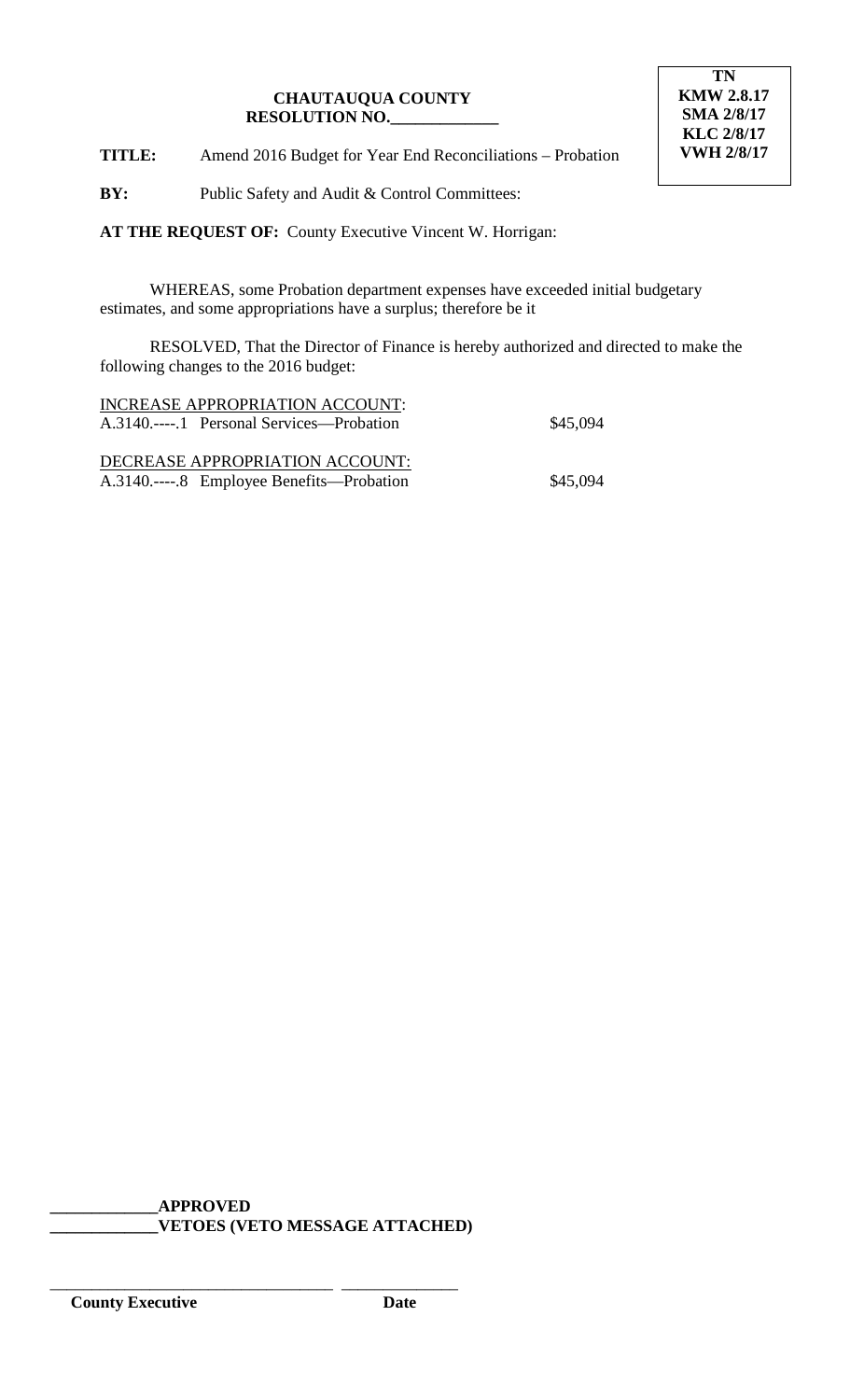**TITLE:** Amend 2016 Budget for Year End Reconciliations – Sheriff

**BY:** Public Safety and Audit & Control Committees:

**AT THE REQUEST OF:** County Executive Vincent W. Horrigan:

WHEREAS, some Sheriff department expenses have exceeded initial budgetary estimates, as well as some appropriations have a surplus; and

WHEREAS, the Sheriff department has received revenues in excess of budget; therefore be it

RESOLVED, That the Director of Finance is hereby authorized and directed to make the following changes to the 2016 budget:

INCREASE APPROPRIATION ACCOUNTS:

| A | 3020 | <b>DISP</b> | $\cdot$ 1     | <b>Personal Services</b> | <b>Consolidated Dispatch</b>   | \$3,976   |
|---|------|-------------|---------------|--------------------------|--------------------------------|-----------|
| A | 3020 | <b>PSCN</b> | $\cdot$ 1     | <b>Personal Services</b> | <b>Pub Sfty Communications</b> | \$4,016   |
| A | 3110 |             | .3            | Depreciable Equipment    | Sheriff                        | \$18,220  |
| A | 3110 |             | $\mathbf{.4}$ | Contractual              | Sheriff                        | \$28,327  |
| A | 3110 | 3114        | $\cdot$ 1     | <b>Personal Services</b> | <b>Pistol Permit</b>           | \$978     |
| A | 3150 |             | $\cdot$ 1     | <b>Personal Services</b> | Jail                           | \$743,055 |
| A | 3150 |             | .4            | Contractual              | Jail                           | \$52,821  |
| A | 3189 | 3111        | .3            | Depreciable Equipment    | Navigation                     | \$32,284  |
| A | 3189 | 3111        | .8            | <b>Employee Benefits</b> | Navigation                     | \$8,667   |
| A | 3189 | 3112        | $\cdot$ 1     | <b>Personal Services</b> | Snowmobile                     | \$664     |
| A | 3189 | 3112        | .5            | <b>Fixed Contractual</b> | Snowmobile                     | \$69      |
| A | 3189 | <b>MEDI</b> | $\cdot$ 1     | <b>Personal Services</b> | Medi-Vac                       | \$7,570   |
| A | 3189 | <b>MEDI</b> | .5            | <b>Fixed Contractual</b> | Medi-Vac                       | \$18      |
| A | 3315 |             | $\cdot$ 1     | <b>Personal Services</b> | <b>STOP DWI</b>                | \$6,854   |
|   |      |             |               |                          | Total                          | \$907,519 |

# DECREASE APPROPRIATION ACCOUNTS:

|   |      |             |                         |                          | Unified Cout Costs--Court        |           |
|---|------|-------------|-------------------------|--------------------------|----------------------------------|-----------|
| A | 1162 | 1110        | $\cdot$ 1               | <b>Personal Services</b> | Officers                         | \$26,189  |
|   |      |             |                         |                          | <b>Unified Cout Costs--Court</b> |           |
| Α | 1162 | 1110        | .4                      | Contractual              | Officers                         | \$9,376   |
|   |      |             |                         |                          | Unified Cout Costs--Court        |           |
| A | 1162 | 1110        | .5                      | <b>Fixed Contractual</b> | Officers                         | \$69      |
|   |      |             |                         |                          | Unified Cout Costs--Court        |           |
| Α | 1162 | 1110        | .8                      | <b>Employee Benefits</b> | <b>Officers</b>                  | \$43,890  |
| A | 3020 | <b>DISP</b> | .4                      | Contractual              | <b>Consolidated Dispatch</b>     | \$1,062   |
| Α | 3020 | <b>DISP</b> | .5                      | <b>Fixed Contractual</b> | <b>Consolidated Dispatch</b>     | \$39      |
| A | 3020 | <b>DISP</b> | $\overline{\mathbf{8}}$ | <b>Employee Benefits</b> | <b>Consolidated Dispatch</b>     | \$25,813  |
| A | 3020 | <b>PSCN</b> | .4                      | Contractual              | <b>Pub Sfty Communications</b>   | \$852     |
| Α | 3020 | <b>PSCN</b> | .5                      | <b>Fixed Contractual</b> | <b>Pub Sfty Communications</b>   | \$5       |
| A | 3020 | <b>PSCN</b> | .8                      | <b>Employee Benefits</b> | <b>Pub Sfty Communications</b>   | \$1,607   |
| A | 3020 | <b>TECH</b> | $\cdot$ 1               | <b>Personal Services</b> | <b>Technical Services</b>        | \$37,669  |
| Α | 3020 | <b>TECH</b> | .4                      | Contractual              | <b>Technical Services</b>        | \$1,177   |
| A | 3020 | <b>TECH</b> | .5                      | <b>Fixed Contractual</b> | <b>Technical Services</b>        | \$443     |
| A | 3020 | <b>TECH</b> | .8                      | <b>Employee Benefits</b> | <b>Technical Services</b>        | \$18,091  |
| Α | 3110 |             | $\cdot$ 1               | <b>Personal Services</b> | Sheriff                          | \$11,618  |
| A | 3110 |             | $\cdot$                 | Equipment                | Sheriff                          | \$4,220   |
| A | 3110 |             | .5                      | <b>Fixed Contractual</b> | Sheriff                          | \$624     |
| A | 3110 |             | .8                      | <b>Employee Benefits</b> | Sheriff                          | \$104,744 |
| Α | 3110 | 3114        | .4                      | Contractual              | Pistol Permit                    | \$465     |

#### **\_\_\_\_\_\_\_\_\_\_\_\_\_APPROVED \_\_\_\_\_\_\_\_\_\_\_\_\_VETOES (VETO MESSAGE ATTACHED)**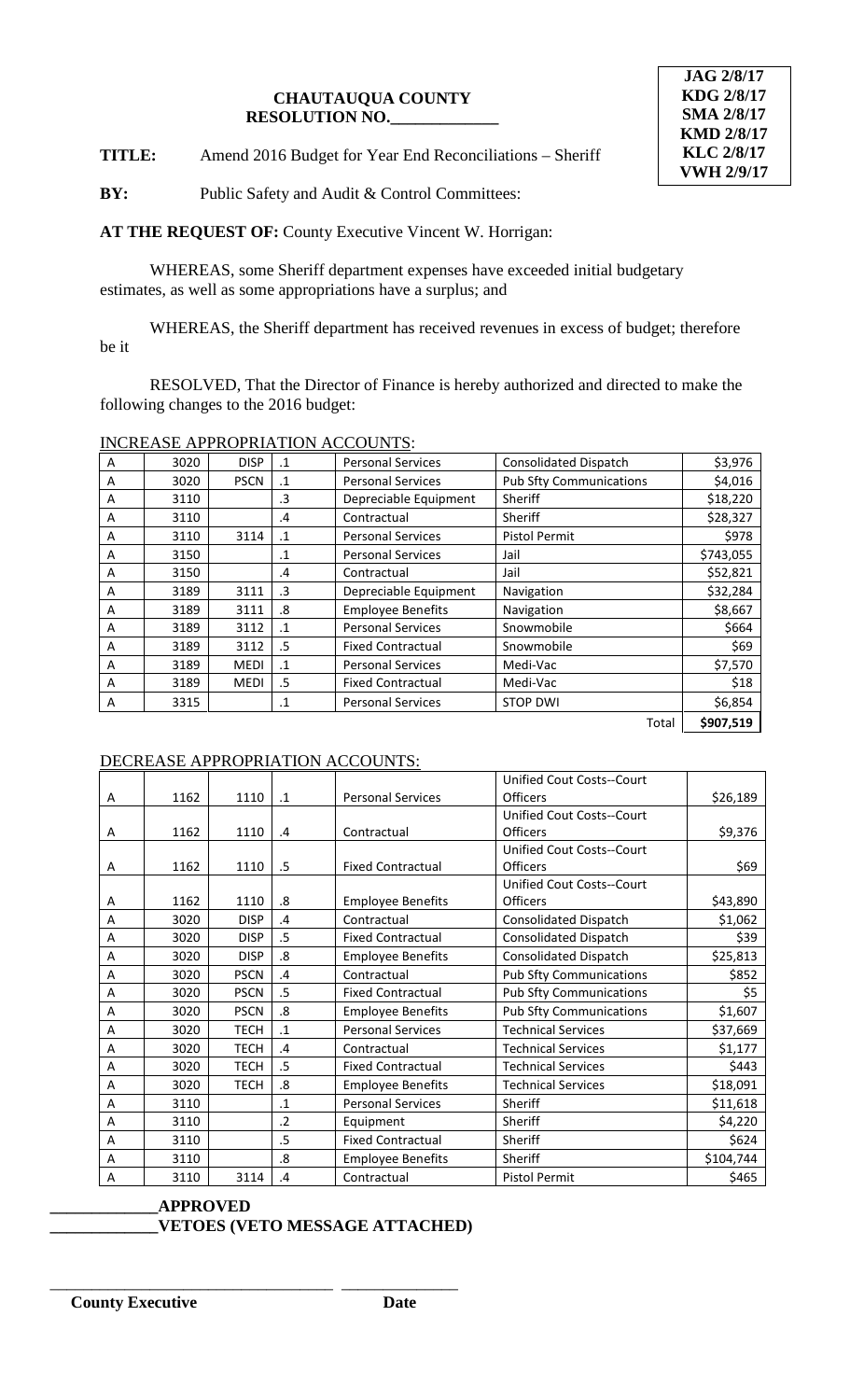| A | 3110 | 3114        | .5        | <b>Fixed Contractual</b> | <b>Pistol Permit</b>             | \$111     |
|---|------|-------------|-----------|--------------------------|----------------------------------|-----------|
| A | 3110 | 3114        | .8        | <b>Employee Benefits</b> | <b>Pistol Permit</b>             | \$1,468   |
| A | 3150 |             | .5        | <b>Fixed Contractual</b> | Jail                             | \$14,781  |
| A | 3150 |             | .8        | <b>Employee Benefits</b> | Jail                             | \$40,260  |
| A | 3189 | 3111        | $\cdot$ 1 | <b>Personal Services</b> | Navigation                       | \$8,030   |
| A | 3189 | 3111        | .4        | Contractual              | Navigation                       | \$9,820   |
| A | 3189 | 3111        | .5        | <b>Fixed Contractual</b> | Navigation                       | \$73      |
| A | 3189 | 3112        | .4        | Contractual              | Snowmobile                       | \$2,908   |
| A | 3189 | 3112        | .8        | <b>Employee Benefits</b> | Snowmobile                       | \$15,855  |
| A | 3189 | <b>MEDI</b> | $\cdot$   | Contractual              | Medi-Vac                         | \$6,731   |
| A | 3189 | <b>MEDI</b> | .8        | <b>Employee Benefits</b> | Medi-Vac                         | \$23,134  |
| A | 3315 |             | .4        | Contractual              | <b>STOP DWI</b>                  | \$223     |
| A | 3315 |             | .4        | <b>Fixed Contractual</b> | <b>STOP DWI</b>                  | \$175     |
| A | 3315 |             | .8        | <b>Employee Benefits</b> | <b>STOP DWI</b>                  | \$21,435  |
| A | 4230 | 3113        | .8        | <b>Employee Benefits</b> | So Tier Drug Task Force          | \$226     |
| A | 2490 |             | .4        | Contractual              | <b>Community College Tuition</b> | \$364,341 |
|   |      |             |           |                          | Total                            | \$791,474 |

# INCREASE REVENUE ACCOUNTS:

| A | 3020 | <b>DISP</b> | R338             | 9002 | Oth Publ Safty: Dispatch Grant  |       | \$6,323   |
|---|------|-------------|------------------|------|---------------------------------|-------|-----------|
| A | 3020 | <b>DISP</b> | R <sub>277</sub> | 0000 | Other Unclassified Rev          |       | \$3,111   |
| A | 3110 |             | R <sub>268</sub> | 0000 | <b>Insurance Recoveries</b>     |       | \$4,751   |
| A | 3110 |             | R226             | 0001 | Chrgs: Oth Gov--JCC Reimb       |       | \$22,301  |
| A | 3110 |             | R <sub>266</sub> | 5000 | Sale of Equipment               |       | \$6,050   |
| A | 3110 | 3114        | R254             | 5000 | Licenses                        |       | \$10,486  |
|   |      |             |                  |      | Other Public Safety Income      |       |           |
| A | 3150 |             | R <sub>159</sub> | 9012 | Communication                   |       | \$10,000  |
| A | 3150 |             | R270             | 5000 | <b>Gifts &amp; Donations</b>    |       | \$500     |
| A | 3150 |             | R <sub>277</sub> | 0000 | <b>Other Unclassified Rev</b>   |       | \$13,457  |
| A | 3150 |             | R438             | 9001 | <b>St Criminal Alien Assist</b> |       | \$2,051   |
| A | 3189 | 3111        | R266             | 5000 | Sale of Equipment               |       | \$15,000  |
| A | 3189 | 3111        | R331             | 5000 | Navigation Law Enforcement      |       | \$22,015  |
|   |      |             |                  |      |                                 | Total | \$116,045 |

**\_\_\_\_\_\_\_\_\_\_\_\_\_APPROVED \_\_\_\_\_\_\_\_\_\_\_\_\_VETOES (VETO MESSAGE ATTACHED)**